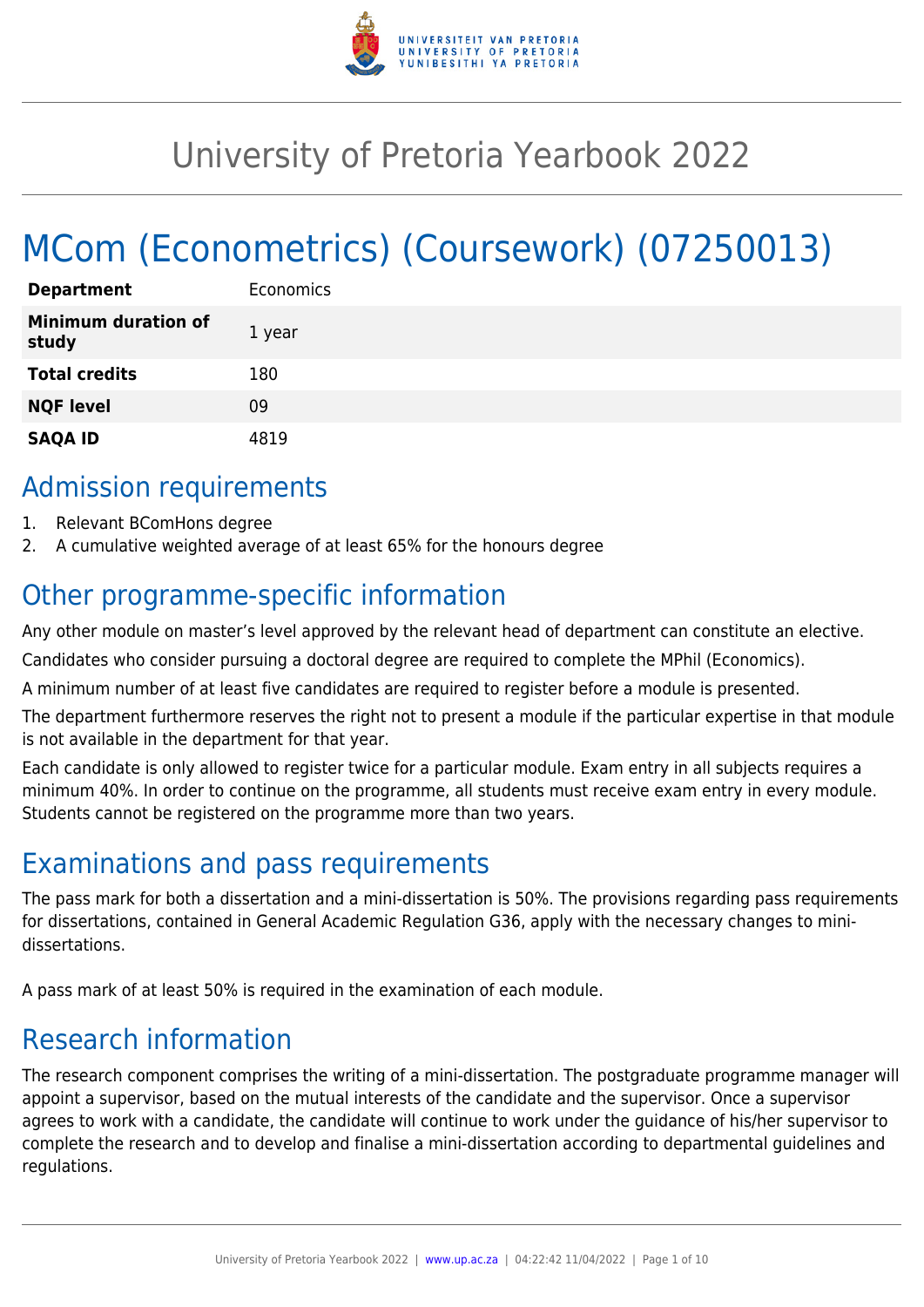

The dissertation contributes 67% towards the total requirements for the degree.

### **Mini-dissertations, curricula and modules**

- 1. The degree programme requires that a mini-dissertation must be submitted.
- 2. Information on modules, credits and syllabi is available on the yearbook.
- 3. A module in Research Methodology is compulsory in the programme, although it is incorporated into the minidissertation mark. The Dean may, on the recommendation of the relevant head of department, waive the prerequisites.
- 4. The mini-dissertation should be written in consultation with the supervisor, and is to be submitted either by 30 November to graduate in April or May 31 to graduate in September. The mini-dissertation should be submitted to the postgraduate administrator in the department, with the approval of the supervisor. If the supervisor does not approve, the student should approach the postgraduate committee of the department. That committee will make a final recommendation on submission.

### **Article for publication**

There is no expectation that an article be published from the research conducted in the mini-dissertation.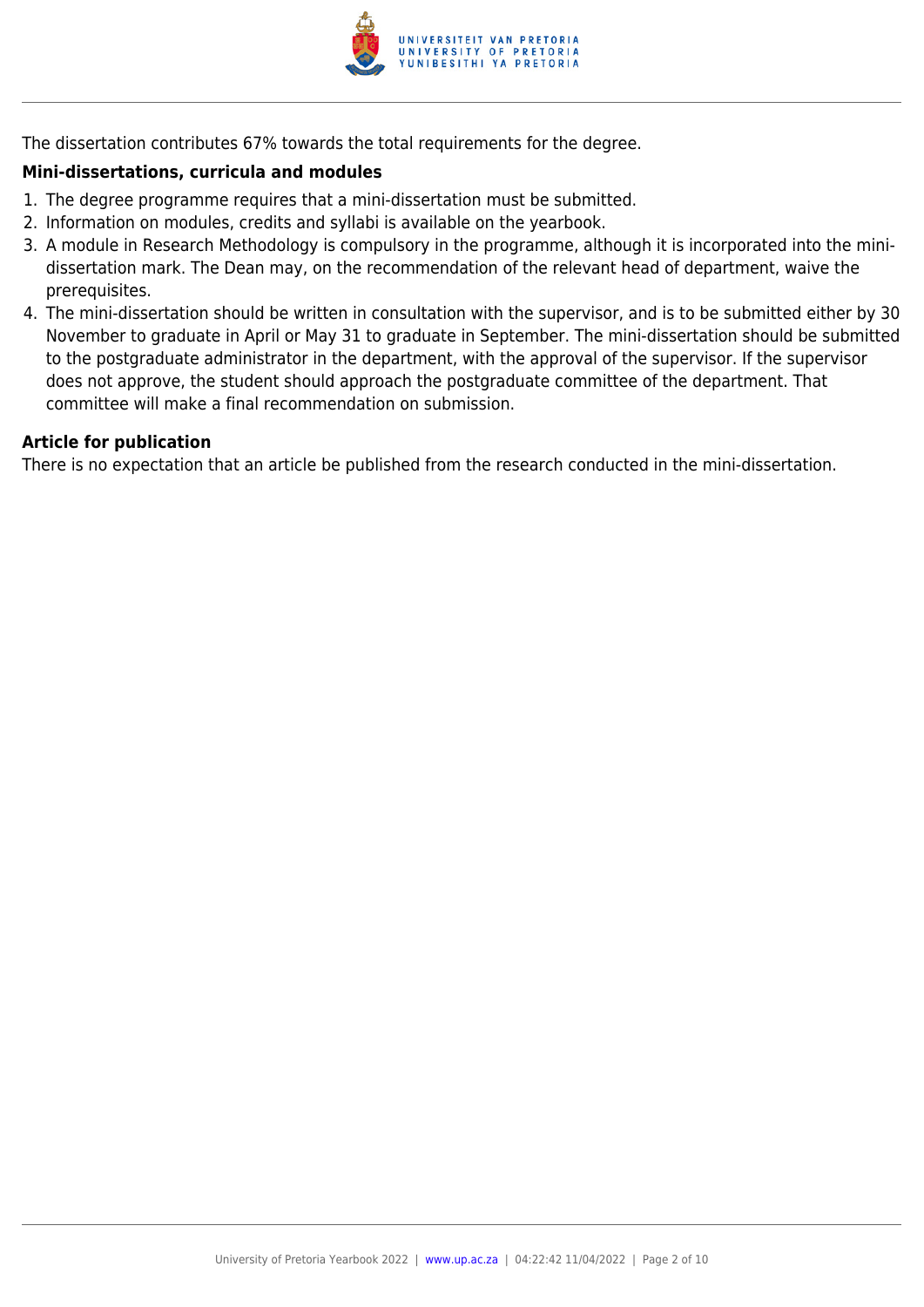

### Curriculum: Final year

### **Minimum credits: 170**

A minimum of 180 credits are required, 160 from the core modules and 20 from the elective modules.

### **Core modules**

### **Microeconomics 812 (EKN 812)**

| <b>Module credits</b>         | 10.00                                        |
|-------------------------------|----------------------------------------------|
| <b>NQF Level</b>              | 09                                           |
| <b>Service modules</b>        | Faculty of Natural and Agricultural Sciences |
| <b>Prerequisites</b>          | Only for students in relevant programme      |
| <b>Contact time</b>           | 1 lecture per week                           |
| <b>Language of tuition</b>    | Module is presented in English               |
| <b>Department</b>             | Economics                                    |
| <b>Period of presentation</b> | Semester 1                                   |

### **Module content**

The module will first expose students to knowledge related to how individual consumers and firms behave under a very strict set of circumstances. Toward the end of the semester, the module will then begin to examine behaviour under less strict assumptions. The module covers in detail, firm behaviour, consumer behaviour, general equilibrium, behaviour under uncertainty and risk, strategic behaviour, information, game theory and to a lesser extent, the interaction between the government and the individual.

### **Macroeconomics 813 (EKN 813)**

| <b>Module credits</b>         | 10.00                                                 |
|-------------------------------|-------------------------------------------------------|
| <b>NQF Level</b>              | 09                                                    |
| <b>Service modules</b>        | Faculty of Natural and Agricultural Sciences          |
| <b>Prerequisites</b>          | Only for students in relevant programme               |
| <b>Contact time</b>           | 1 other contact session per week, 3 lectures per week |
| <b>Language of tuition</b>    | Module is presented in English                        |
| <b>Department</b>             | <b>Economics</b>                                      |
| <b>Period of presentation</b> | Semester 1 or Semester 2                              |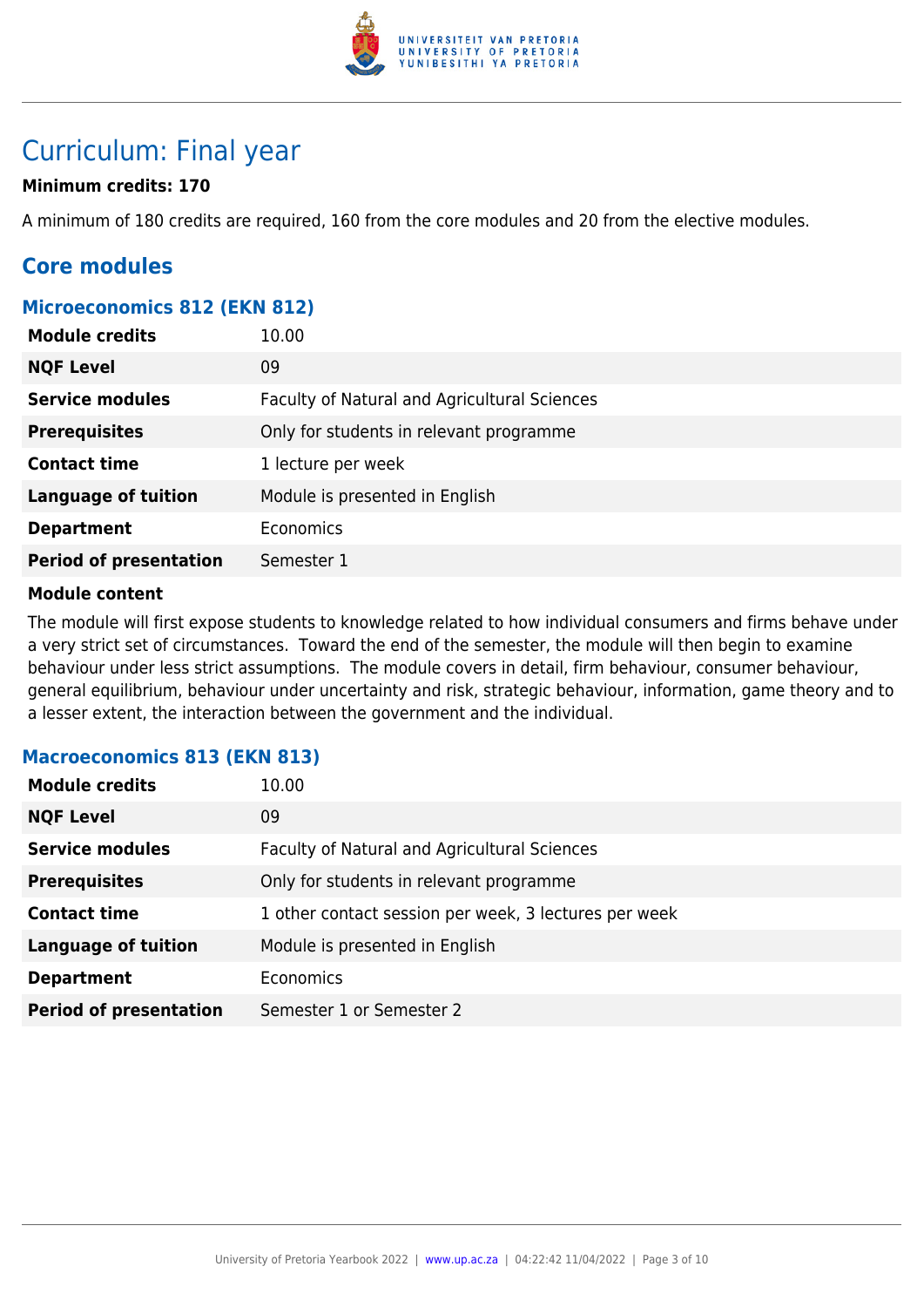

The basic framework for this module will be infinitely-lived dynamic stochastic and non-stochastic macro models in both discrete and continuous time frames. Overlapping generation models will also be used to deal with certain topics. Topics include:

- The Lucas Critique
- Growth models
- Expectations
- Business cycles
- Basics of a new Keynesian business cycle model
- Overlapping generations models

### **Econometrics 813 (EKT 813)**

| <b>Module credits</b>         | 10.00                                                                                                                                   |
|-------------------------------|-----------------------------------------------------------------------------------------------------------------------------------------|
| <b>NQF Level</b>              | 09                                                                                                                                      |
| <b>Prerequisites</b>          | Only for students registered for the following programmes: MCom (Economics),<br>MCom (Econometrics), MPhil (Economics) or PhD Economics |
| <b>Contact time</b>           | 1 lecture and/or practical per week                                                                                                     |
| <b>Language of tuition</b>    | Module is presented in English                                                                                                          |
| <b>Department</b>             | Economics                                                                                                                               |
| <b>Period of presentation</b> | Semester 1 or Semester 2                                                                                                                |

### **Module content**

EKT 813 is an econometrics module focused on the background statistics (including distribution theory), matrix algebra, calculus and related information that underscores econometrics.

### **Econometrics 816 (EKT 816)**

| <b>Module credits</b>         | 10.00                                                                                                                                                |
|-------------------------------|------------------------------------------------------------------------------------------------------------------------------------------------------|
| <b>NQF Level</b>              | 09                                                                                                                                                   |
| <b>Prerequisites</b>          | EKT 813 and only for students registered for the following programmes: MCom<br>(Economics), MCom (Econometrics), MPhil (Economics) or PhD Economics. |
| <b>Contact time</b>           | 1 lecture and/or practical per week                                                                                                                  |
| <b>Language of tuition</b>    | Module is presented in English                                                                                                                       |
| <b>Department</b>             | Economics                                                                                                                                            |
| <b>Period of presentation</b> | Semester 1 or Semester 2                                                                                                                             |

### **Module content**

EKT 816 is an econometrics module focused on cross-section econometrics, and, therefore, includes topics such as linear and nonlinear models, randomized controlled trials, instrumentation, matching, regression discontinuity and other topics according to the choice of the lecturer.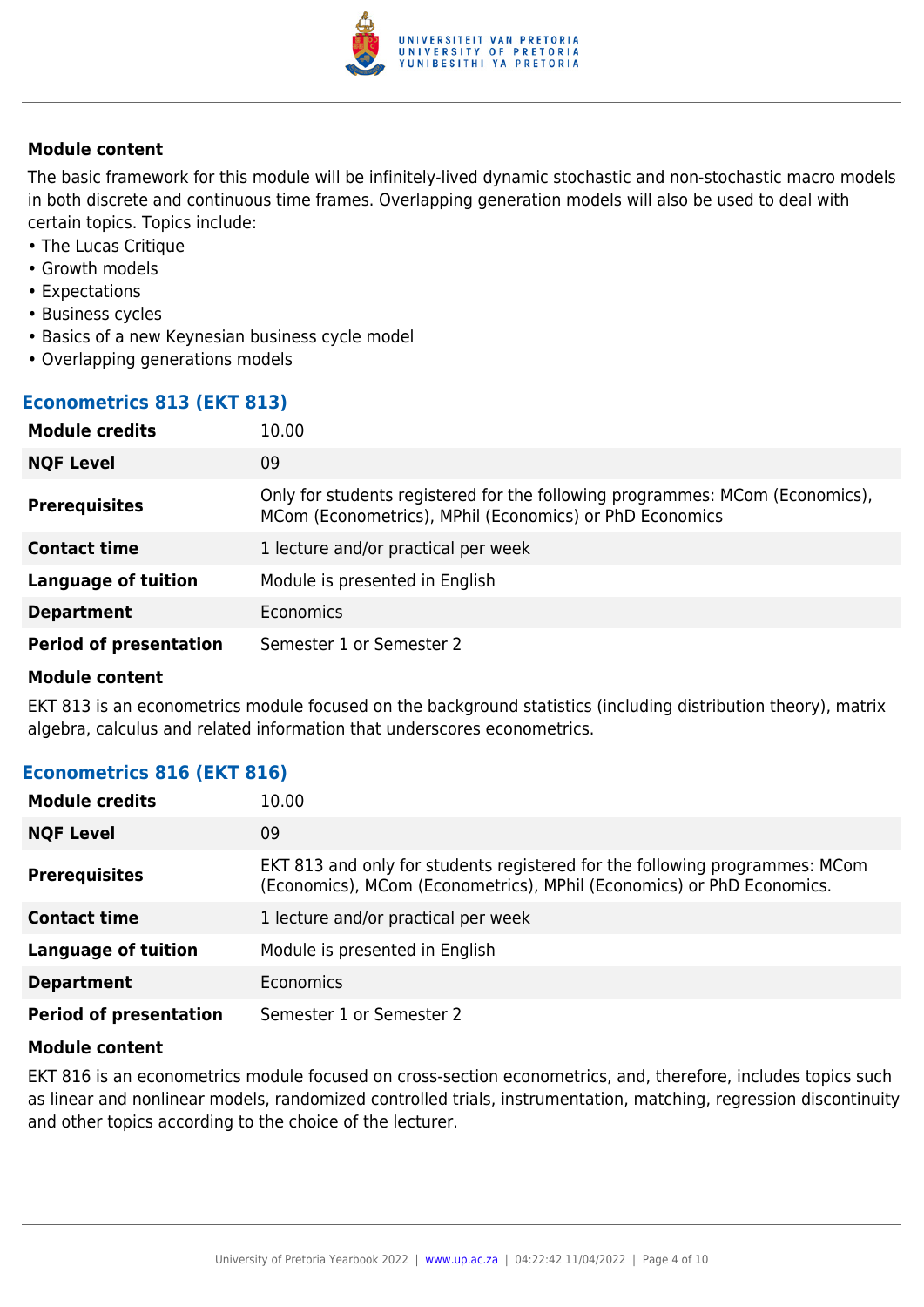

### **Mini-dissertation: Econometrics 895 (EKT 895)**

| <b>Module credits</b>         | 120.00                                  |
|-------------------------------|-----------------------------------------|
| <b>NQF Level</b>              | 09                                      |
| <b>Prerequisites</b>          | Only for students in relevant programme |
| <b>Language of tuition</b>    | Module is presented in English          |
| <b>Department</b>             | Economics                               |
| <b>Period of presentation</b> | Year                                    |

### **Elective modules**

### **International trade 804 (EKN 804)**

| <b>Module credits</b>         | 10.00                                   |
|-------------------------------|-----------------------------------------|
| <b>NQF Level</b>              | 09                                      |
| <b>Prerequisites</b>          | Only for students in relevant programme |
| <b>Contact time</b>           | 1 lecture per week                      |
| <b>Language of tuition</b>    | Module is presented in English          |
| <b>Department</b>             | <b>Economics</b>                        |
| <b>Period of presentation</b> | Semester 2                              |

### **Module content**

Evidence over the last fifty years has shown that trade remains the engine for growth and development across the world and for almost each individual country. This module comprises a thorough analysis of international trade with an emphasis on trade theory, growth and development. It exposes students to the critical issues that policymakers grapple with on a day-to-day basis (WTO issues) and extends the international trade theory to policymaking. Furthermore, an understanding of the circumstances within which international trade policy is made in developing countries with particular reference to South Africa.

### **Module credits** 10.00 **NOF Level** 09 **Prerequisites** Only for students registered for the following programmes: MCom (Economics), MCom (Econometrics), MPhil (Economics) or PhD Economics **Contact time** 1 lecture per week **Language of tuition** Module is presented in English **Department** Economics **Period of presentation** Semester 1

### **International finance 805 (EKN 805)**

### **Monetary economics and banking 816 (EKN 816)**

**Module credits** 10.00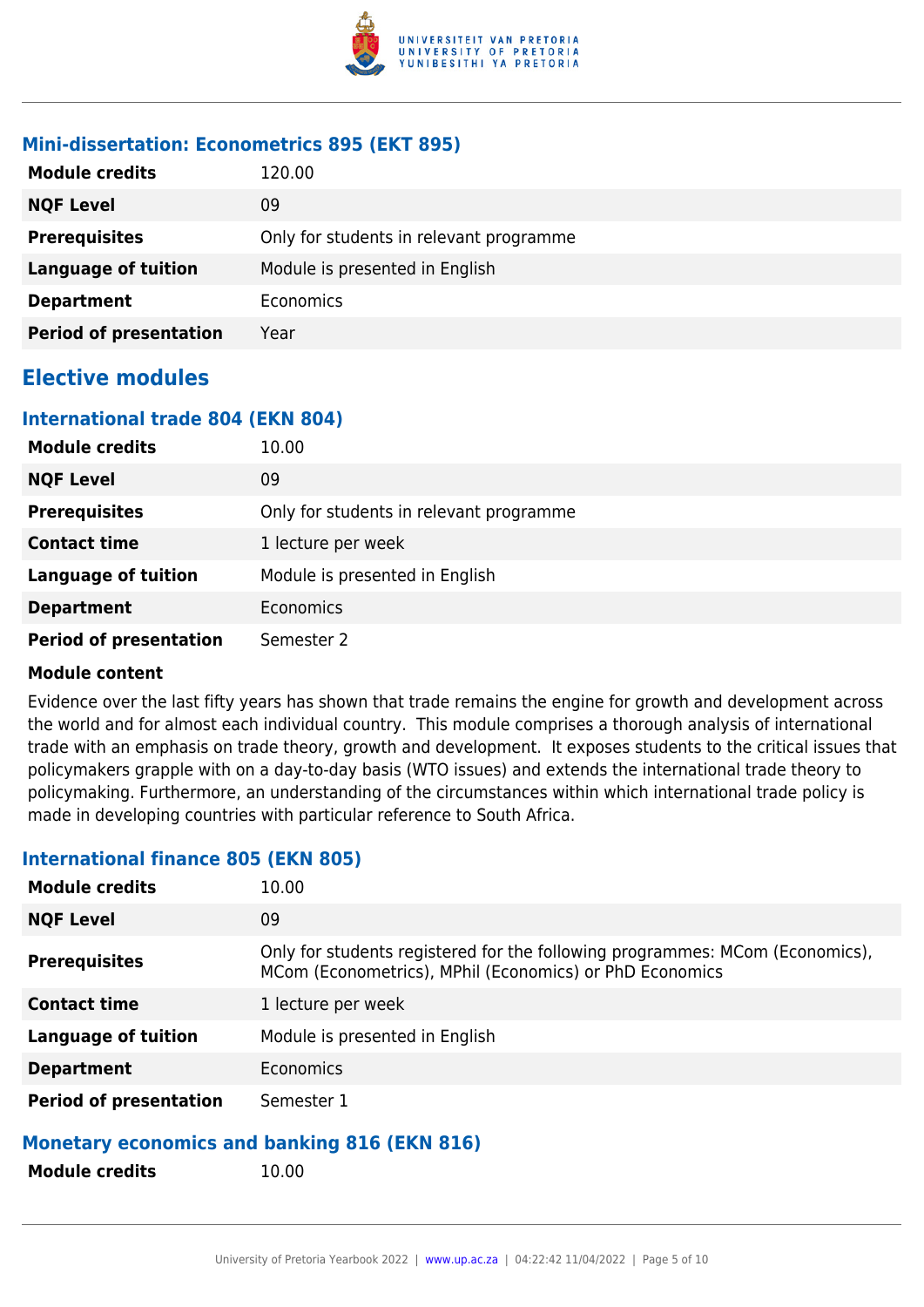

| <b>NQF Level</b>              | 09                                           |
|-------------------------------|----------------------------------------------|
| <b>Service modules</b>        | Faculty of Natural and Agricultural Sciences |
| <b>Prerequisites</b>          | Only for students in relevant programme      |
| <b>Contact time</b>           | 1 lecture per week                           |
| <b>Language of tuition</b>    | Module is presented in English               |
| <b>Department</b>             | <b>Economics</b>                             |
| <b>Period of presentation</b> | Semester 1 or Semester 2                     |

This module presents an advanced treatment of critical topics in monetary economics and the models economists use to investigate the interactions between real and monetary factors. It provides extensive coverage of general equilibrium (DSGE) models, models of the short-run real effects of monetary policy, and game-theoretic approaches to monetary policy. Among the topics covered are models of time consistency, monetary policy operating procedures, interest rates and monetary policy.

Throughout, this module focuses on the implications of interest rate control for monetary policy. The module is designed for advanced graduate students in monetary economics, economic researchers and economists working in policy institutions and central banks.

The module includes discussions of empirical evidence on the new Keynesian model, inflation forecast targeting models, optimal policies in forward-looking models, stability and the Taylor principle, and open economy new Keynesian models. It explicitly treats policy analysis in new Keynesian models and their underlying DSGE foundations for both a closed economy, a small open economy and a two-country world economy; the discussion includes the derivation of the policy objective function, optimal commitment and discretionary outcome, targeting rules and instrument rules.

### **Computable general equilibrium modelling 819 (EKN 819)**

| <b>Module credits</b>                  | 10.00                                                                                                                                   |
|----------------------------------------|-----------------------------------------------------------------------------------------------------------------------------------------|
| <b>NQF Level</b>                       | 09                                                                                                                                      |
| <b>Prerequisites</b>                   | Only for students registered for the following programmes: MCom (Economics),<br>MCom (Econometrics), MPhil (Economics) or PhD Economics |
| <b>Language of tuition</b>             | Module is presented in English                                                                                                          |
| <b>Department</b>                      | <b>Economics</b>                                                                                                                        |
| <b>Period of presentation</b>          | Semester 1                                                                                                                              |
| Capita selecta economics 821 (EKN 821) |                                                                                                                                         |
|                                        |                                                                                                                                         |
| <b>Module credits</b>                  | 10.00                                                                                                                                   |
| <b>NQF Level</b>                       | 09                                                                                                                                      |
| <b>Prerequisites</b>                   | Only for students registered for the following programmes: MCom (Economics),<br>MCom (Econometrics), MPhil (Economics) or PhD Economics |
| <b>Contact time</b>                    | 1 lecture per week                                                                                                                      |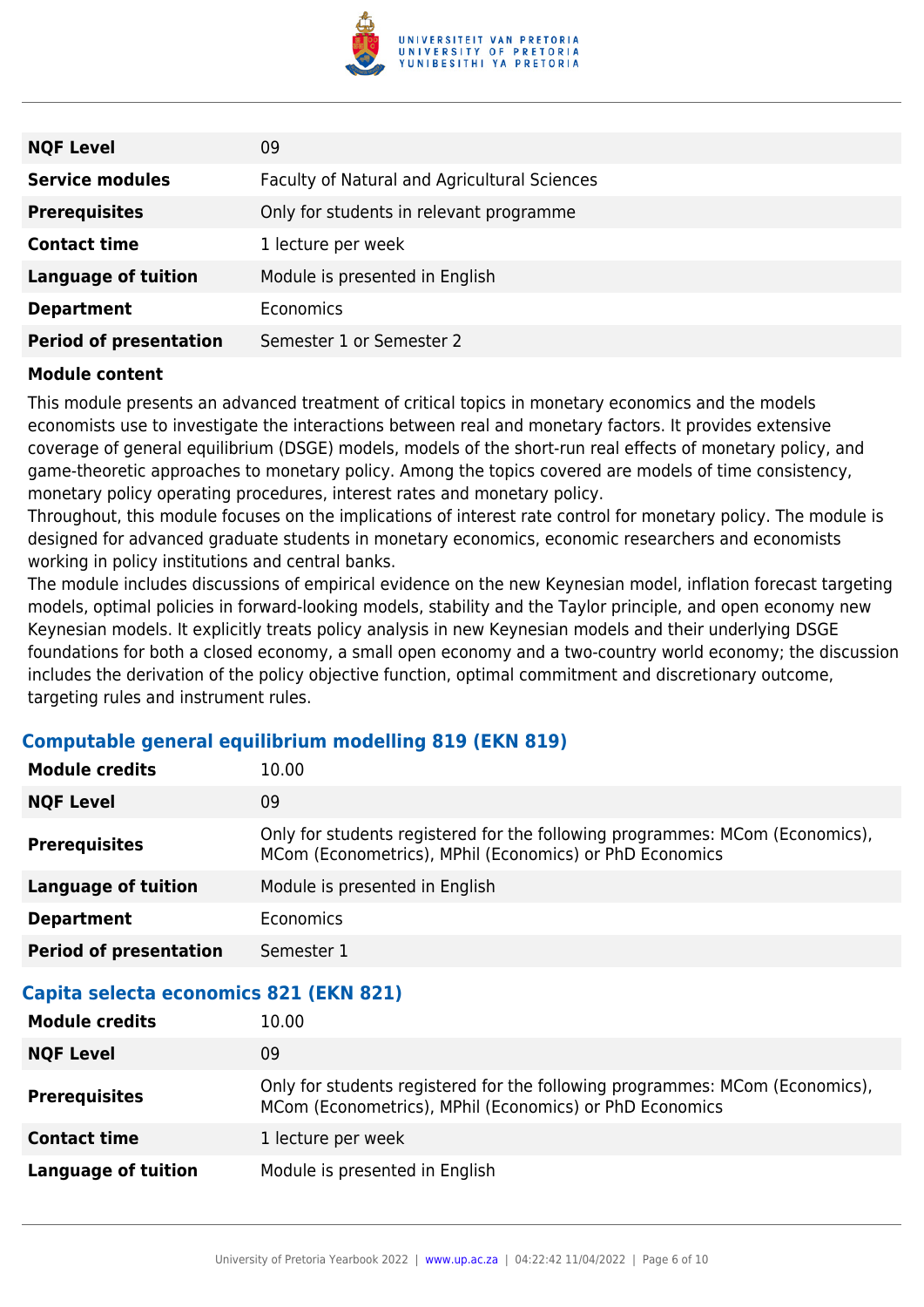

### **Department** Economics

**Period of presentation** Semester 1

### **Module content**

EKN 821 is a capita selecta module in Economics. The content is dependent upon staff make-up and capacity.

### **Applied microeconomics 822 (EKN 822)**

| <b>Module credits</b>         | 10.00                                   |
|-------------------------------|-----------------------------------------|
| <b>NQF Level</b>              | 09                                      |
| <b>Prerequisites</b>          | Only for students in relevant programme |
| <b>Contact time</b>           | 1 lecture per week                      |
| <b>Language of tuition</b>    | Module is presented in English          |
| <b>Department</b>             | Economics                               |
| <b>Period of presentation</b> | Semester 1                              |

### **Module content**

The module is devoted to microeconomic theory, and the relevant econometric theory needed to apply that theory to data that is readily available. Students will be expected to read a broad selection of published papers, learn about recent advances in both theory and econometrics, and start writing their own microeconomic research. Students will be graded through coursework and tests, as well as on their research.

### **Applied macroeconomics 823 (EKN 823)**

| <b>Module credits</b>         | 10.00                                   |
|-------------------------------|-----------------------------------------|
| <b>NQF Level</b>              | 09                                      |
| <b>Prerequisites</b>          | Only for students in relevant programme |
| <b>Contact time</b>           | 1 lecture per week                      |
| <b>Language of tuition</b>    | Module is presented in English          |
| <b>Department</b>             | Economics                               |
| <b>Period of presentation</b> | Semester 1                              |

### **Module content**

The module is devoted to macroeconomic theory, and the relevant econometric theory needed to apply that theory to data that is readily available. Students will be expected to read a broad selection of published papers, learn about recent advances in both theory and econometrics, and start writing their own macroeconomic research. Students will be graded through coursework and tests, as well as on their research.

### **Environmental economics 825 (EKN 825)**

| <b>Module credits</b> | 10.00 |
|-----------------------|-------|
| <b>NQF Level</b>      | 09    |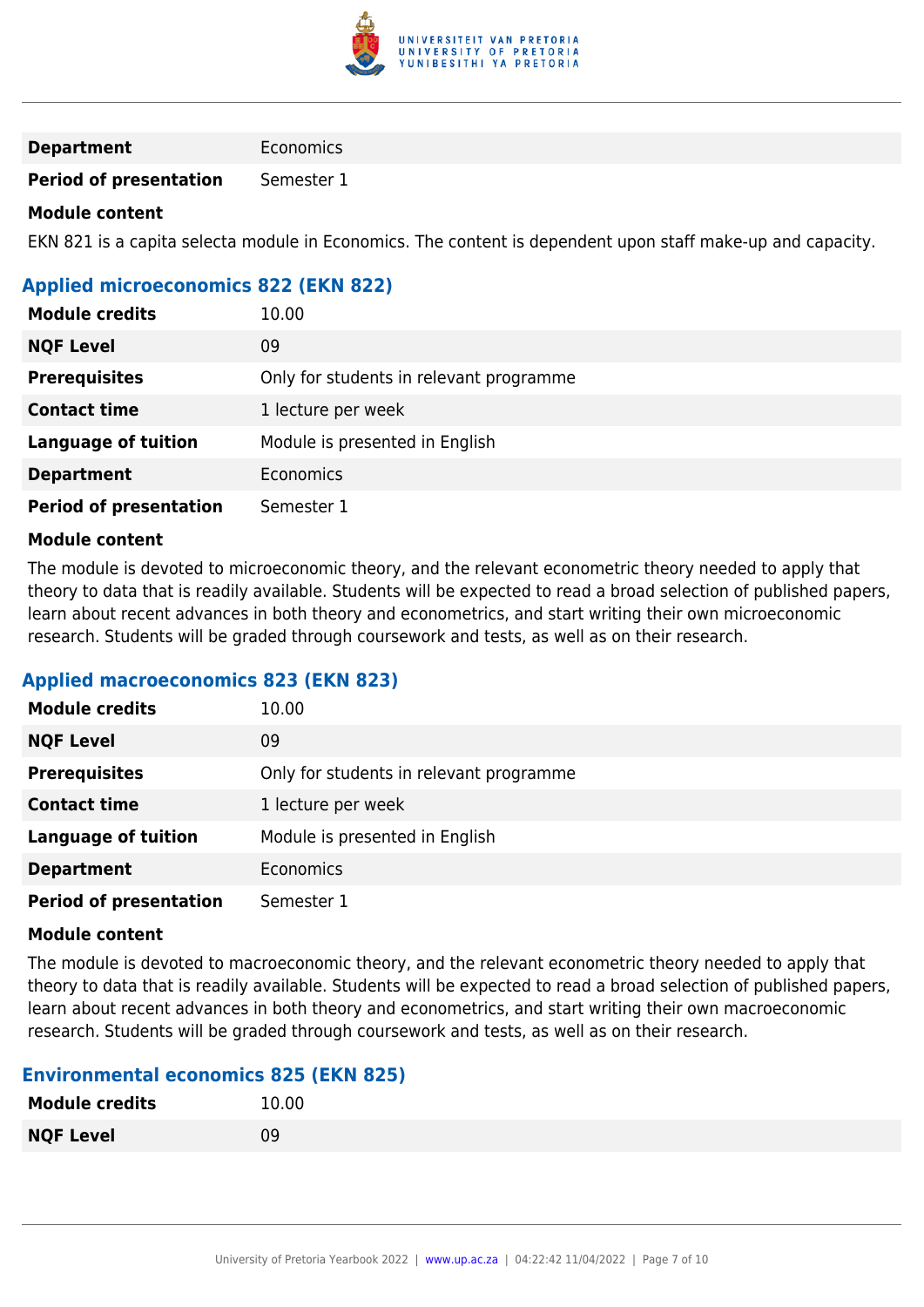

| <b>Prerequisites</b>                  | Only for students registered for the following programmes: MCom (Economics),<br>MCom (Econometrics), MPhil (Economics) or PhD Economics |
|---------------------------------------|-----------------------------------------------------------------------------------------------------------------------------------------|
| Language of tuition                   | Module is presented in English                                                                                                          |
| <b>Department</b>                     | Economics                                                                                                                               |
| <b>Period of presentation</b>         | Year                                                                                                                                    |
| <b>Health economics 864 (EKN 864)</b> |                                                                                                                                         |

| <b>Module credits</b>         | 10.00                                                                                                                                   |
|-------------------------------|-----------------------------------------------------------------------------------------------------------------------------------------|
| <b>NQF Level</b>              | 09                                                                                                                                      |
| <b>Prerequisites</b>          | Only for students registered for the following programmes: MCom (Economics),<br>MCom (Econometrics), MPhil (Economics) or PhD Economics |
| <b>Contact time</b>           | 1 lecture per week                                                                                                                      |
| <b>Language of tuition</b>    | Module is presented in English                                                                                                          |
| <b>Department</b>             | <b>Economics</b>                                                                                                                        |
| <b>Period of presentation</b> | Semester 1                                                                                                                              |

EKN 864 is dedicated to health economics. The course will examine Grossman's model of health capital, markets for health insurance, physician-patient agency problems. We will also examine a number of issues related to access to care, quality of care, financing and health inequality.

### **Financial economics 865 (EKN 865)**

| <b>Module credits</b>         | 10.00                                                                                                                                   |
|-------------------------------|-----------------------------------------------------------------------------------------------------------------------------------------|
| <b>NQF Level</b>              | 09                                                                                                                                      |
| <b>Prerequisites</b>          | Only for students registered for the following programmes: MCom (Economics),<br>MCom (Econometrics), MPhil (Economics) or PhD Economics |
| <b>Contact time</b>           | 1 lecture per week                                                                                                                      |
| <b>Language of tuition</b>    | Module is presented in English                                                                                                          |
| <b>Department</b>             | <b>Economics</b>                                                                                                                        |
| <b>Period of presentation</b> | Semester 1                                                                                                                              |

### **Module content**

EKN 865 is dedicated to financial economics, which includes models of pricing in markets for financial instruments, as well as imperfect information in financial markets, financial contracts, and the relationship between preferences and financial decisions.

### **Econometrics 814 (EKT 814)**

| <b>Module credits</b> | 10.00 |
|-----------------------|-------|
| <b>NQF Level</b>      | 09    |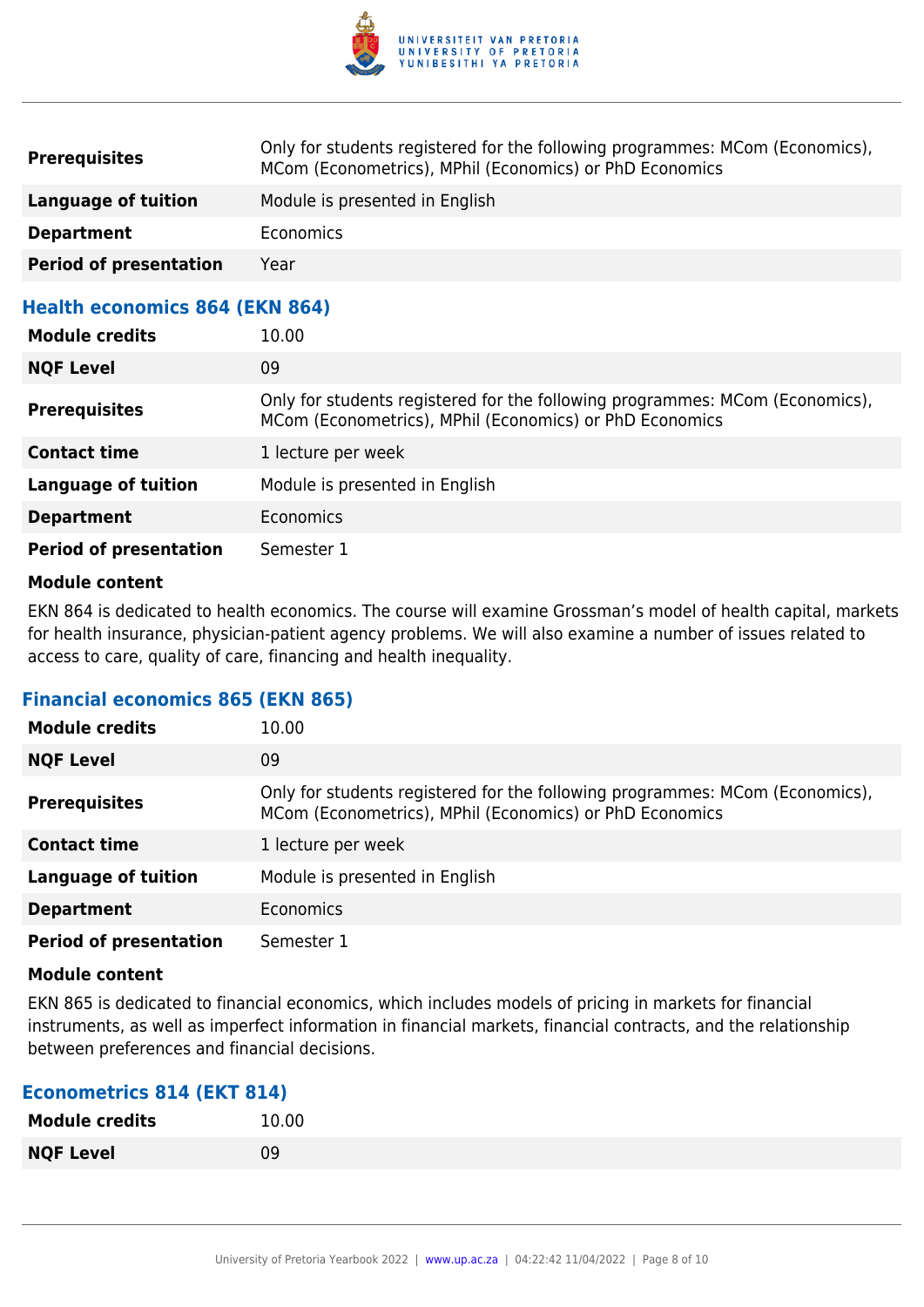

| <b>Prerequisites</b>          | Only for students in relevant programme |
|-------------------------------|-----------------------------------------|
| <b>Contact time</b>           | 1 lecture and/or practical per week     |
| Language of tuition           | Module is presented in English          |
| <b>Department</b>             | <b>Economics</b>                        |
| <b>Period of presentation</b> | Semester 1 or Semester 2                |

In this module, "panel data" refers to the pooling of observations on a cross-section of countries, households, firms, etc. over a number of time periods. We use panel data techniques for example to control for individual heterogeneity or to study the dynamics of adjustment. Panel data allows for more informative results, more variability, more degrees of freedom and more efficiency. This module focuses on statistical theory and empirical estimation, interpretation and evaluation of economic relationships, within a panel data context. The module covers both techniques applicable to stationary and non-stationary panel data sets, and begins with an introduction to one-way error component models (either including individual-specific or period-specific (time) effects), followed by two-way error component models (including individual-specific and time effects simultaneously). Estimation techniques include fixed effects (LSDV or "Within" estimation) and random effects estimation. Hypothesis testing includes tests for poolability (pooled vs. individual regressions), tests for fixed effects, random effects, and specification (exogeneity of the X-regressors). It also includes various tests for serial correlation and heteroscedasticity and the correction thereof. The section on stationary panel data techniques concludes with a discussion of seemingly unrelated regression (SUR) models. In the non-stationary panel data section we discuss unit root testing in the panel context, estimation of non-stationary panels and tests for co integration.

| Etonomothos ved terti vedi    |                                                                                                                                                     |
|-------------------------------|-----------------------------------------------------------------------------------------------------------------------------------------------------|
| <b>Module credits</b>         | 10.00                                                                                                                                               |
| <b>NQF Level</b>              | 09                                                                                                                                                  |
| <b>Prerequisites</b>          | EKT 813 and only for students registered for the following programmes: MCom<br>(Economics), MCom (Econometrics), MPhil (Economics) or PhD Economics |
| <b>Contact time</b>           | 2 lectures per week                                                                                                                                 |
| Language of tuition           | Module is presented in English                                                                                                                      |
| <b>Department</b>             | Economics                                                                                                                                           |
| <b>Period of presentation</b> | Semester 1                                                                                                                                          |

### **Econometrics 815 (EKT 815)**

### **Module content**

EKT 815 is an econometrics module focused on time-series econometrics, which includes topics, such as stationarity, cointegration, nonlinear modelling, VARs and other topics according to the choice of the lecturer.

### **Economic development 880 (EOG 880)**

| <b>Module credits</b> | 10.00                                   |
|-----------------------|-----------------------------------------|
| <b>NQF Level</b>      | 09                                      |
| <b>Prerequisites</b>  | Only for students in relevant programme |